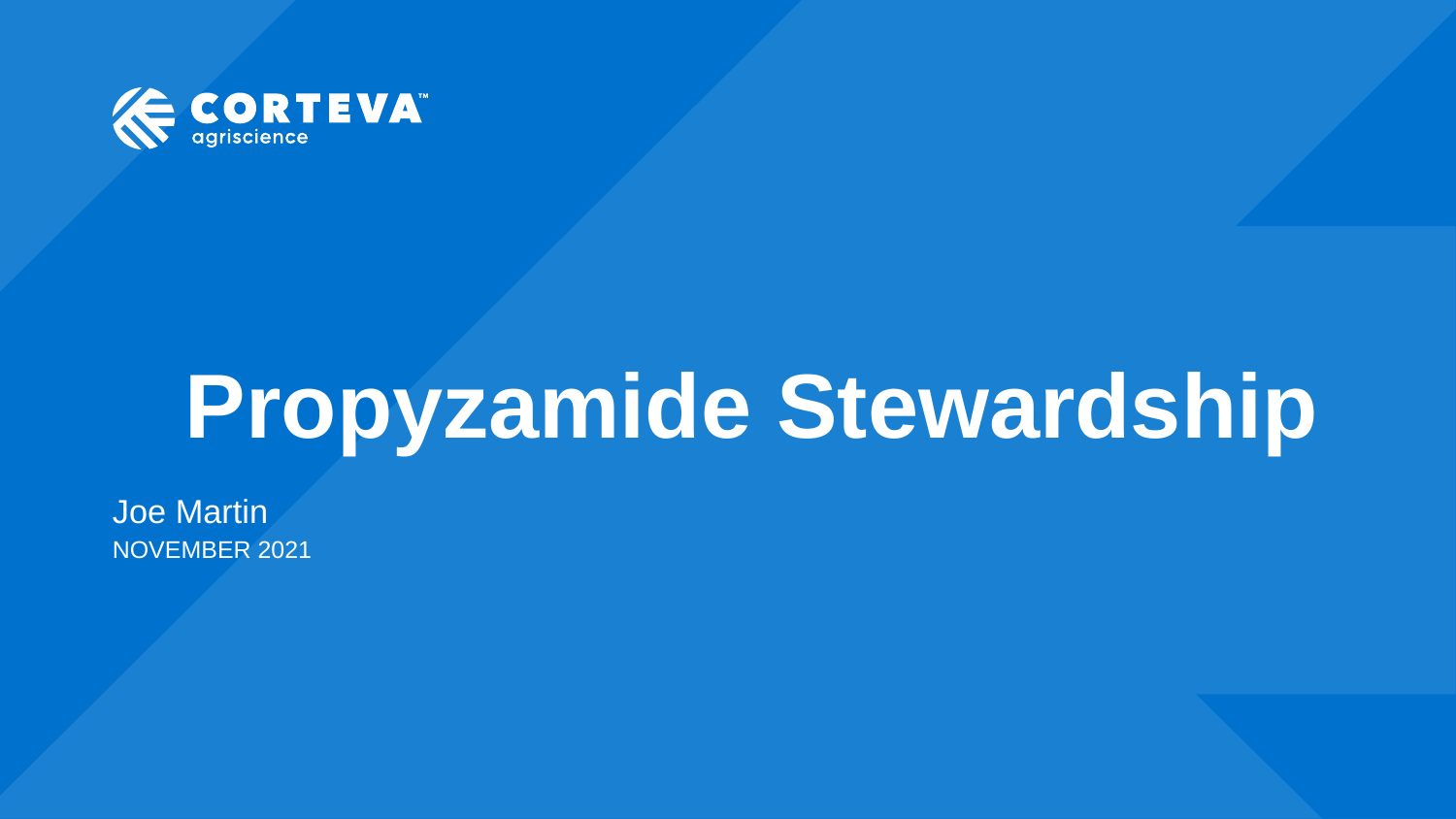

## **Propyzamide stewardship**

Pesticides in water Minimising the risks How to stop propyzamide reaching water Best use of propyzamide Corteva initiatives

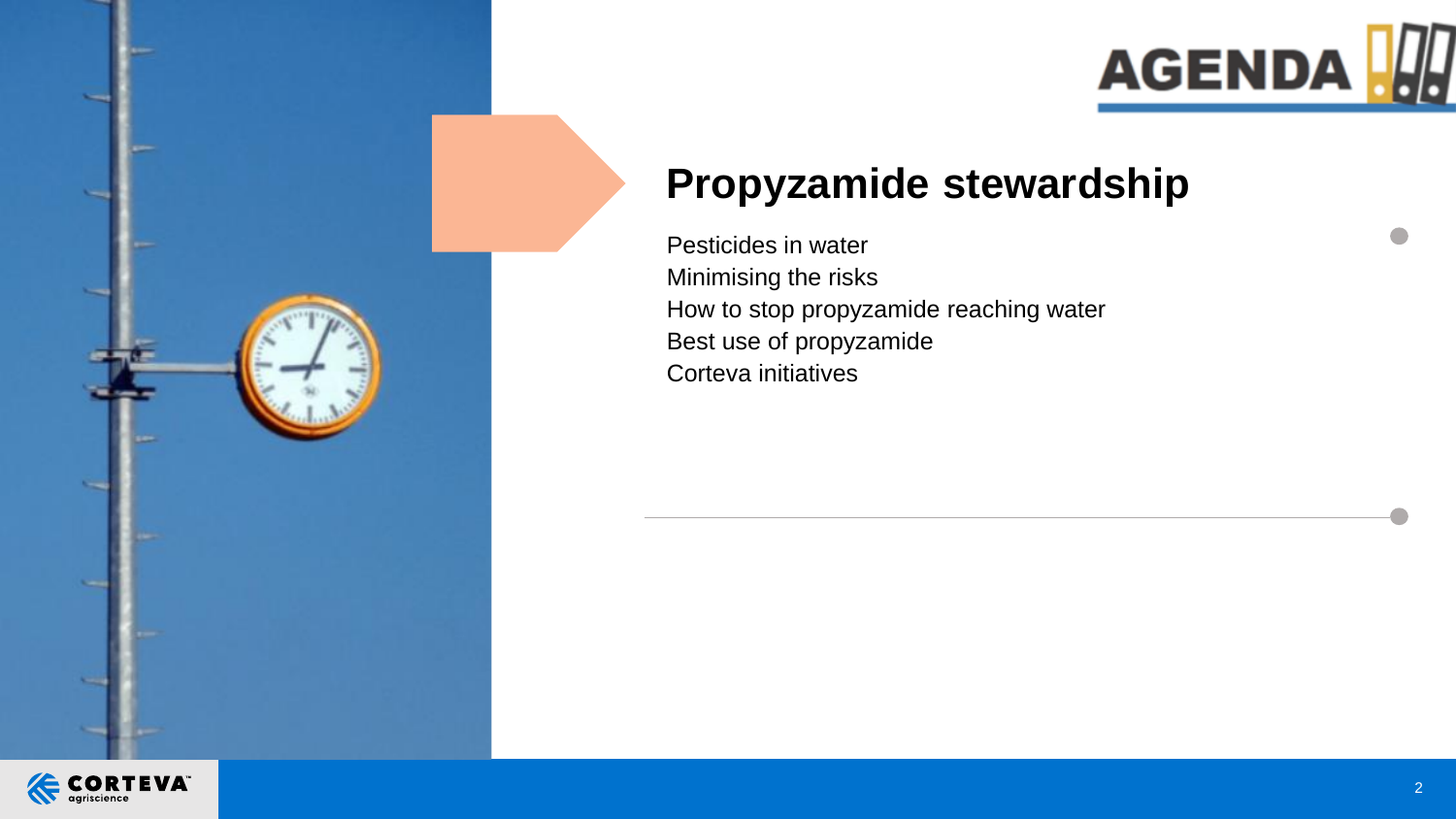How pesticides

**Pesticides in solution/soil** If applied incorrectly, pesticides in solution or attached to soil particles can enter watercourses (particularly, in autumn and winter)

#### **Drainflow losses**

- pesticides are applied to very dry/cracked soils
- heavy rainfall occurs within 48 hr of application
- pesticides are applied to very wet or saturated soils



### **Drift**

Failure to turn off booms at headlands, poorly placed tramlines or lack of grass buffer strips result in spray solution being applied directly to ditches/watercourses

#### **Compacted/wet soils**

Run-off occurs when pesticides are applied to compacted, wet or frozen ground, especially when rain falls shortly after application

**Erosion**

Such run-off may occur with pesticides dissolved in water or attached to soil as erosion. Poorly placed tramlines can increase this problem



#### **Windy conditions**

Application in windy conditions, or where no buffer strip is in place, can lead to spray being blown from target crops into watercourses

#### **Groundwater**

Pesticides that are more soluble and mobile, may leach into groundwater. Losses may be higher in sandy soils, soils with low organic content, or where dry soil is heavily cracked

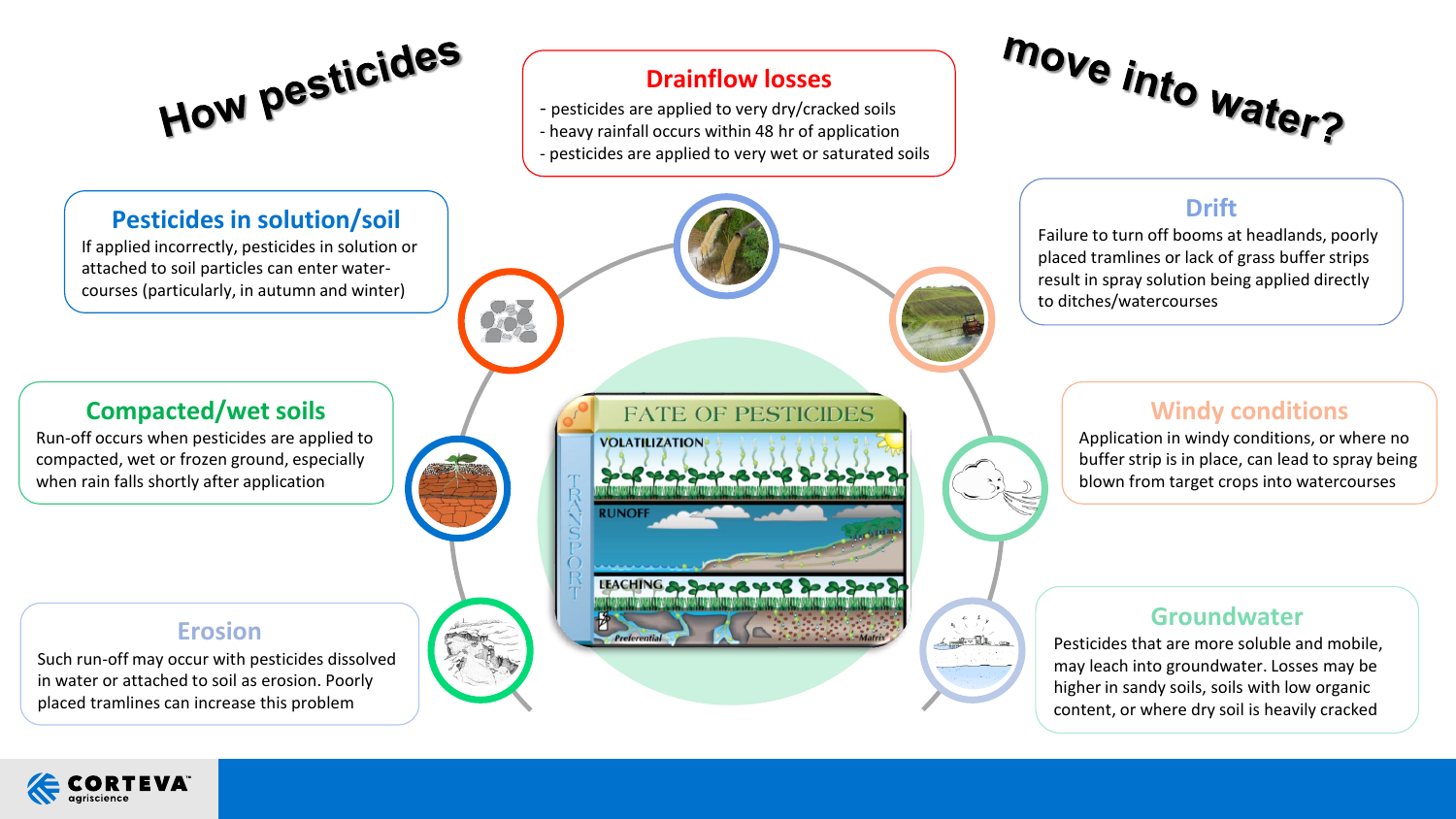

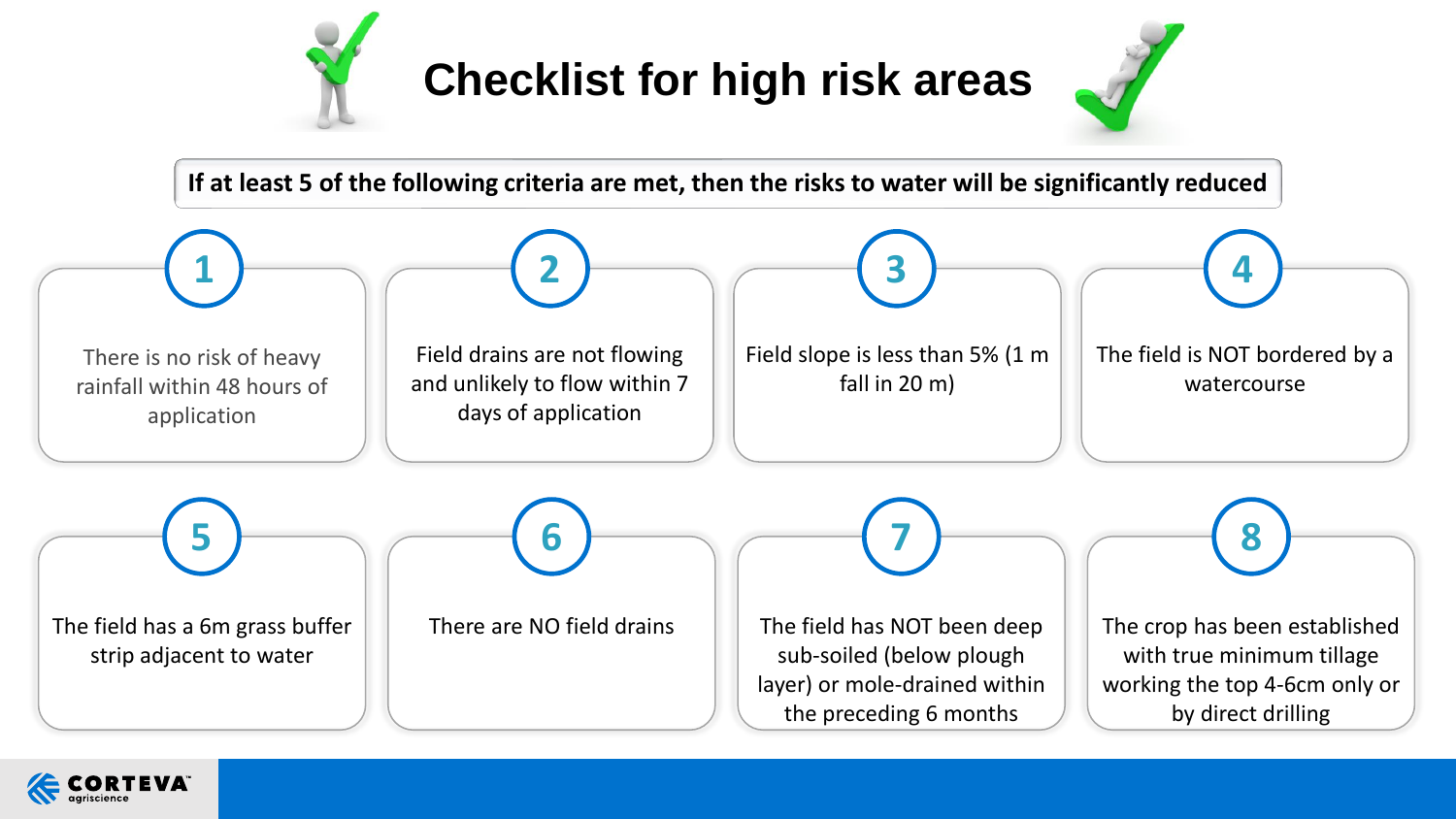## **Best use of propyzamide**



**Application timing:** from 3 leaf of crop (1st Oct) up to before 1st February.

**Moisture:** soils should be at 80% field capacity (0.5-1 inch of moisture).

**Soil temperature:** (at 30 cm) maximum 10°C and declining.

**Dose:** only use the maximum rate of 840 gai/ha for severe blackgrass situations.

**Dose:** 750gai/ ha or 500gai/ha are recommended for less severe blackgrass, other grasses and broadleaf weeds\*



**Kerb weather data**



**Weather conditions**







 $\sum_{n=1}^{\infty}$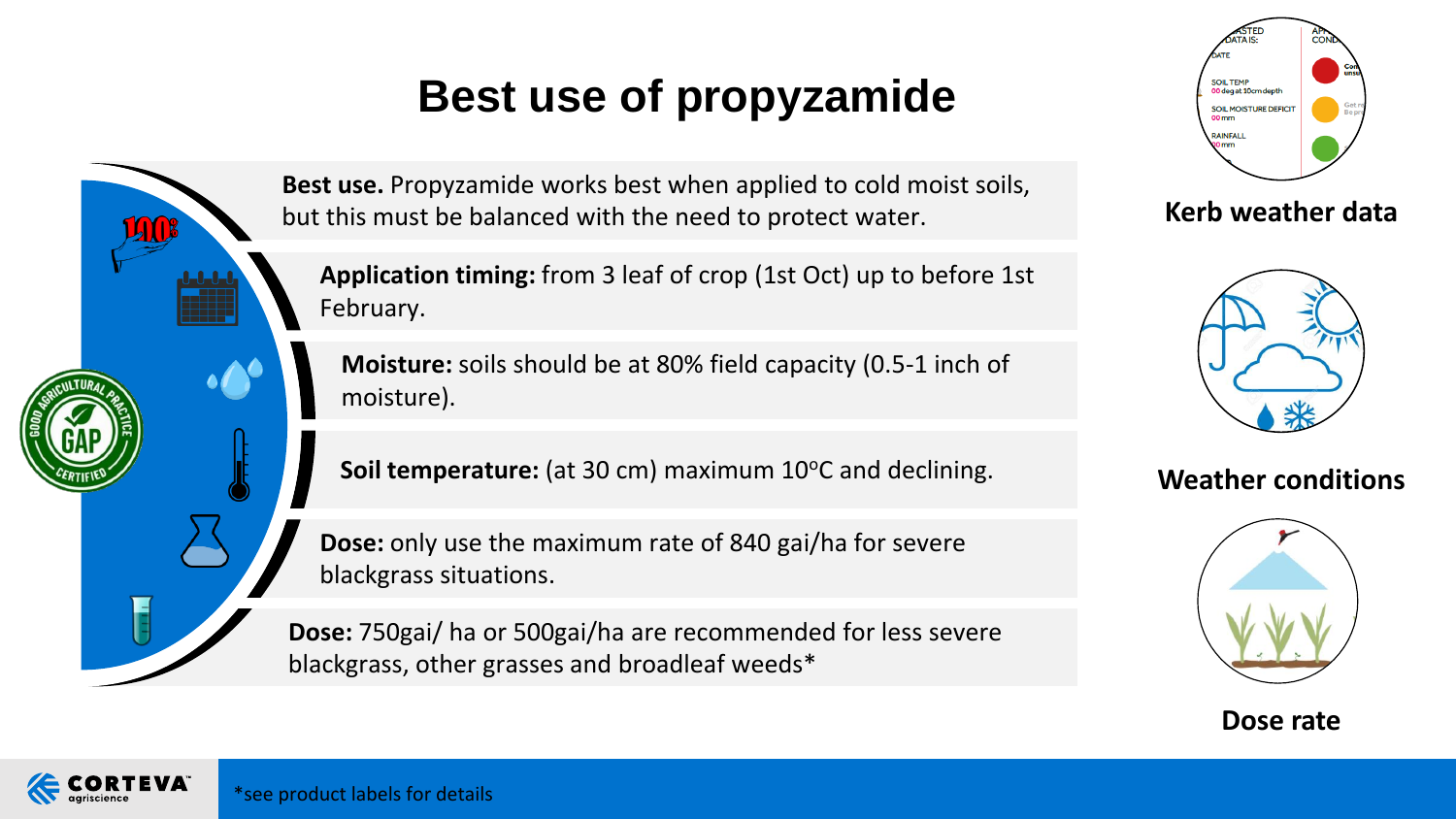## **Corteva initiatives for propyzamide stewardship in 2021**